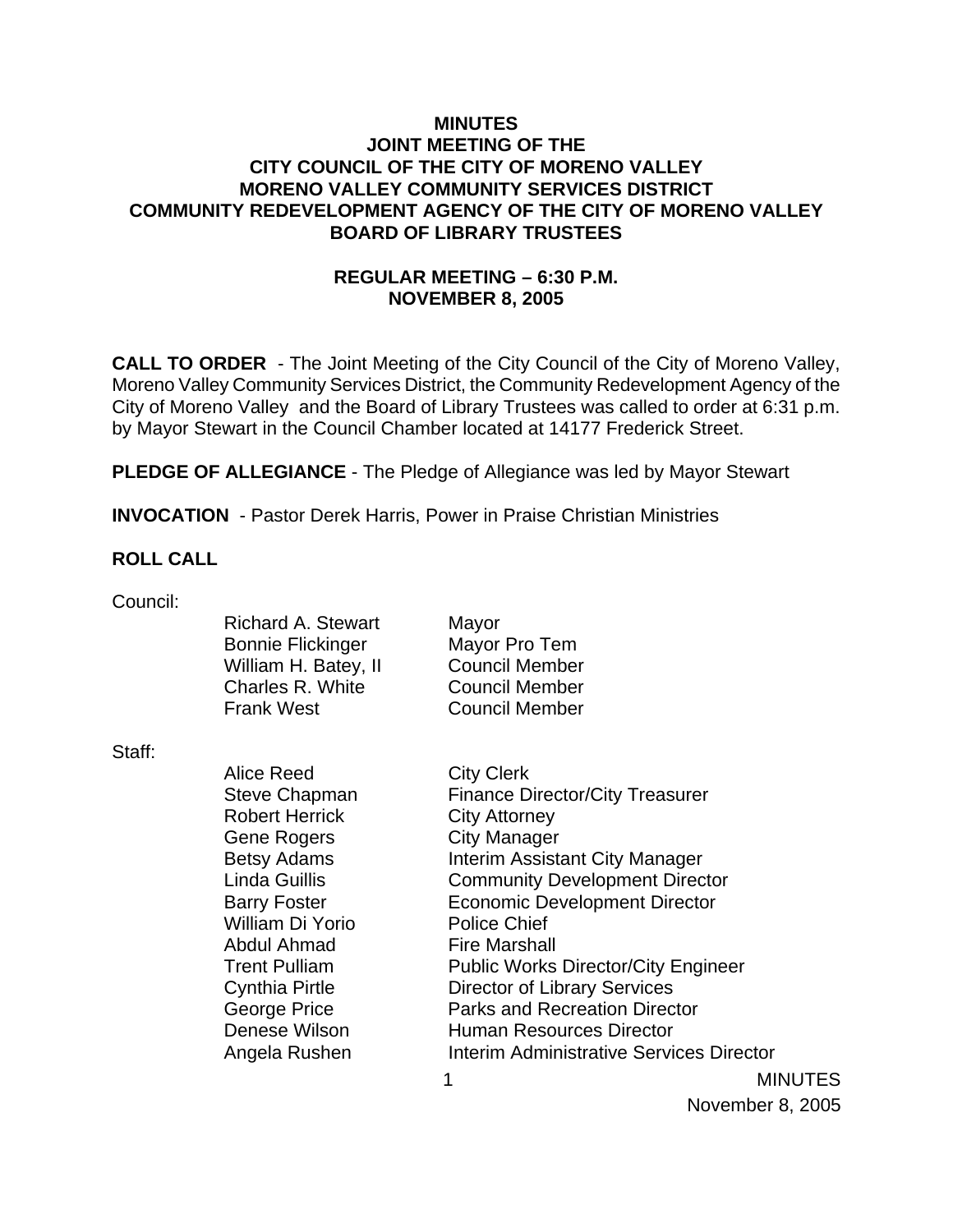### **JOINT CONSENT CALENDARS (SECTIONS A-D) OF THE CITY COUNCIL OF THE CITY OF MORENO VALLEY, MORENO VALLEY COMMUNITY SERVICES DISTRICT, COMMUNITY REDEVELOPMENT AGENCY OF THE CITY OF MORENO VALLEY AND THE BOARD OF LIBRARY TRUSTEES**

Mayor Stewart opened the agenda items for the Consent Calendars for public comments, there being none, public comments were closed.

## **A. CONSENT CALENDAR** - **CITY COUNCIL**

- A1. ORDINANCES FIRST READING BY TITLE ONLY Waived reading of all Ordinance Introductions and read by title only.
- A2. MINUTES REGULAR MEETING OF OCTOBER 25, 2005 (Report of: City Clerk's Department) Recommendation: Approve as submitted.
- A3. RESOLUTION FOR THE ABATEMENT OF PUBLIC NUISANCES (Report of: Community Development Department) Recommendation: Adopt Resolution No. 2005-107 of the City of Moreno Valley, California, confirming assessments on certain real properties as outlined in the Property Assessment List in this staff report for the abatement of nuisances.

Resolution No. 2005-107

A Resolution of the City Council of the City of Moreno Valley, California, Confirming Statements of Costs Against Real Property Located in the City of Moreno Valley, for Abatements of Public Nuisances and Direction that Said Statements of Costs Constitute a Lien upon Said Properties

- A4. AUTHORIZE SUBMISSION OF GRANT APPLICATIONS FOR THE BICYCLE TRANSPORTATION ACCOUNT PROGRAM (Report of: Public Works Department) Recommendation: Authorize the Public Works Director/City Engineer to submit the grant applications to the California Department of Transportation, District 8, Local Assistance Engineer for the Bicycle Transportation Account (BTA) Program.
- A5. NOTICE OF COMPLETION AND ACCEPTANCE OF THE PERRIS BOULEVARD WIDENING FROM RED MAPLE LANE TO IRIS AVENUE, PROJECT NO. 05-41678524 (Report of: Public Works Department) Recommendation: Ratify Contract Change Order Nos. 1 and 2 (Final), accept the work as complete for the widening of Perris Boulevard from Red Maple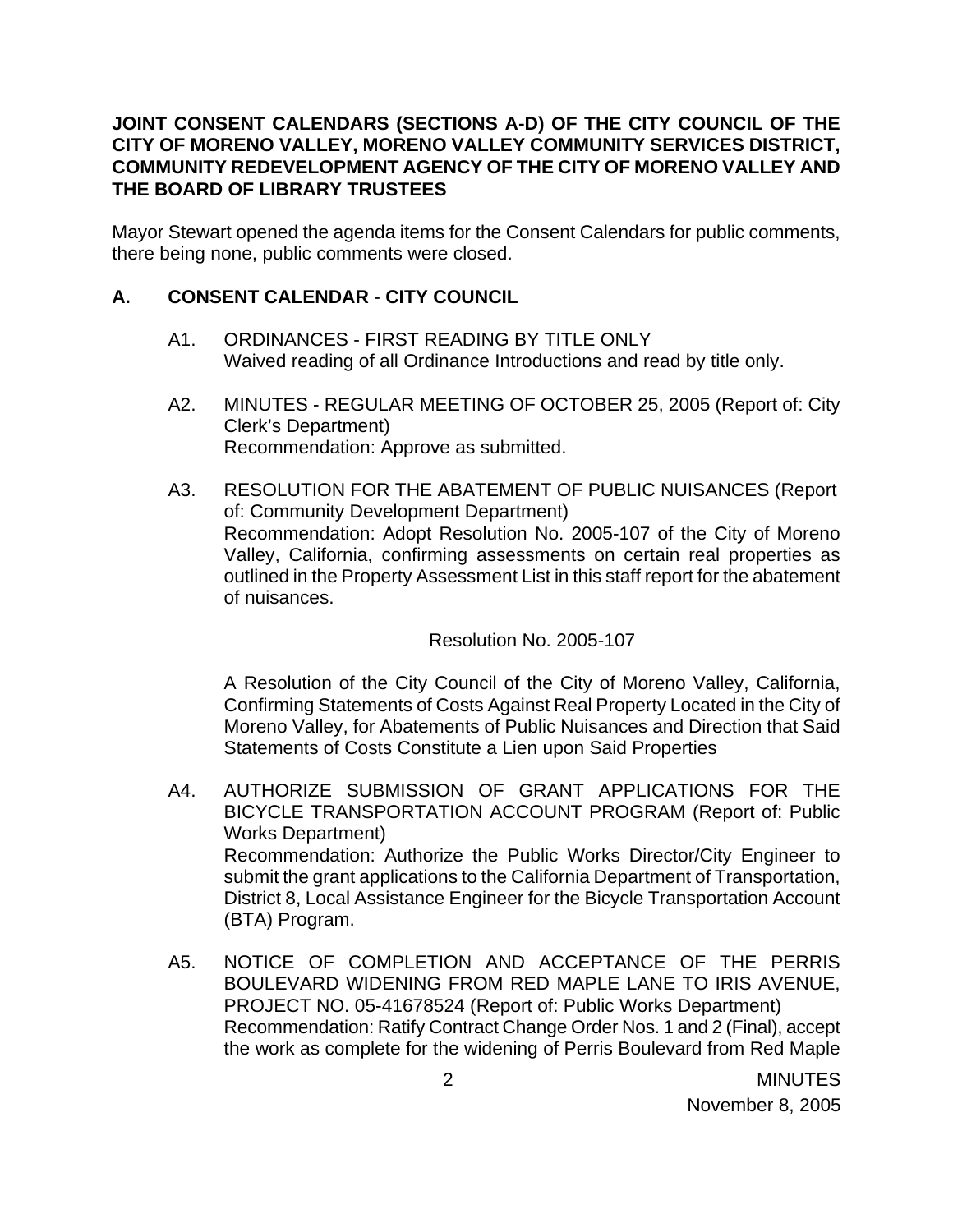Lane to Iris Avenue, constructed by R.J. Noble Company, 15505 East Lincoln Avenue, Orange, California 92865; direct the City Clerk to record the Notice of Completion within ten (10) calendar days at the office of the County Recorder of Riverside County, as required by Section 3093 of the California Civil Code; authorize the Director of Finance to release the retention to R.J. Noble Company thirty-five (35) calendar days after the date of recordation of the Notice of Completion, if no claims are filed against the project; and accept the improvements into the City's maintained road system.

- A6. PA02-0120 APPROVAL OF COOPERATIVE AGREEMENT FOR PERRIS VALLEY MASTER DRAINAGE PLAN, LATERAL B-1, STAGE 1, BETWEEN THE RIVERSIDE COUNTY FLOOD CONTROL AND WATER CONSERVATION DISTRICT, CITY OF MORENO VALLEY, AND INDUSTRIAL DEVELOPMENTS INTERNATIONAL, INC., NORTH SIDE OF GLOBE STREET BETWEEN PERRIS BOULEVARD AND KITCHING STREET, SUBDIVIDER – INDUSTRIAL DEVELOPMENTS INTERNATIONAL, INC. (Report of: Public Works Department) Recommendation: Approve the Cooperative Agreement between the Riverside County Flood Control and Water Conservation District, City of Moreno Valley, and Industrial Developments International Inc. for the Perris Valley Master Drainage Plan, Lateral B-1, Stage 1; authorize the Mayor to execute the agreement; accept the Faithful Performance and Material & Labor Bonds; and direct the City Clerk to forward the signed agreement to the Riverside County Flood Control and Water Conservation District.
- A7. APPROVAL OF FINAL MAP 31255 SINGLE FAMILY RESIDENTIAL PROJECT, AND ACCEPT AGREEMENT & BONDS FOR PUBLIC RIGHT-OF-WAY IMPROVEMENTS, NORTHWEST QUADRANT OF COTTONWOOD AVENUE AND LASSELLE STREET, SUBDIVIDER – MORENO VALLEY ALPINE HOMES, LLC (Report of: Public Works Department)

 Recommendation: Approve Final Map 31255, authorize the City Clerk to sign the map and transmit said map to the County Recorder's Office for recordation; accept the bonds and Agreement for Public Improvements; authorize the Mayor to execute the agreement; and direct the City Clerk to forward the signed agreement to the County Recorder's Office for recordation.

A8. ORDINANCE NO. 696 - AN ORDINANCE OF THE CITY COUNCIL OF THE CITY OF MORENO VALLEY, CALIFORNIA, ACTING AS THE LEGISLATIVE BODY OF COMMUNITY FACILITIES DISTRICT NO. 4 – INFRASTRUCTURE OF THE CITY OF MORENO VALLEY, AUTHORIZING THE LEVY OF A SPECIAL TAX IN SUCH COMMUNITY FACILITIES DISTRICT (RECEIVED FIRST READING AND INTRODUCTION ON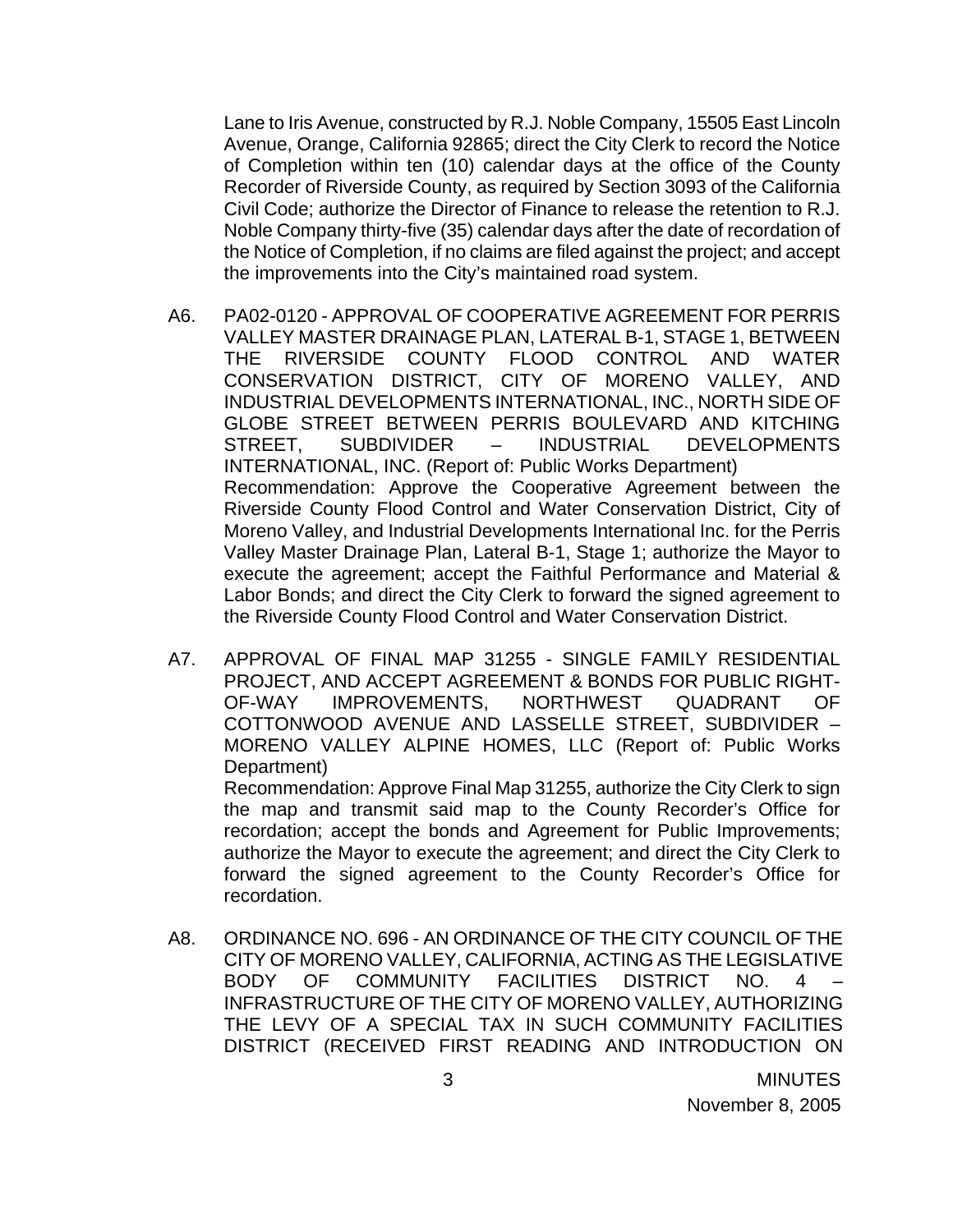OCTOBER 25, 2005 ON A 5-0 VOTE) (Report of: Public Works Department) Recommendation: Adopt Ordinance No. 696.

#### Ordinance No. 696

An Ordinance of the City Council of the City of Moreno Valley, California, Acting as the Legislative Body of Community Facilities District No. 4 – Infrastructure of the City of Moreno Valley, Authorizing the Levy of a Special Tax in such Community Facilities District

A9. ORDINANCE NO. 697 - AN ORDINANCE OF THE CITY COUNCIL OF THE CITY OF MORENO VALLEY, CALIFORNIA, ACTING AS THE LEGISLATIVE BODY OF COMMUNITY FACILITIES DISTRICT NO. 4 – MAINTENANCE OF THE CITY OF MORENO VALLEY, AUTHORIZING THE LEVY OF A SPECIAL TAX WITHIN SUCH COMMUNITY FACILITIES DISTRICT (RECEIVED FIRST READING AND INTRODUCTION ON OCTOBER 25, 2005 ON A 5-0 VOTE) (Report of: Public Works Department) Recommendation: Adopt Ordinance No. 697.

### Ordinance No. 697

 An Ordinance of the City Council of the City of Moreno Valley, California, Acting as the Legislative Body of Community Facilities District No. 4 – Maintenance of the City of Moreno Valley, Authorizing the Levy of Special Taxes within Community Facilities District No. 4 – Maintenance of the City of Moreno Valley

A10. ORDINANCE NO. 701 - AN ORDINANCE OF THE CITY COUNCIL OF THE CITY OF MORENO VALLEY, CALIFORNIA, ACTING AS THE LEGISLATIVE BODY OF COMMUNITY FACILITIES DISTRICT NO. 5 OF THE CITY OF MORENO VALLEY, AUTHORIZING THE LEVY OF A SPECIAL TAX IN SUCH COMMUNITY FACILITIES DISTRICT (RECEIVED FIRST READING AND INTRODUCTION ON OCTOBER 25, 2005 ON A 5-0 VOTE) (Report of: Public Works Department) Recommendation: Adopt Ordinance No. 701.

### Ordinance No. 701

An Ordinance of the City Council of the City of Moreno Valley, California, Acting as the Legislative Body of Community Facilities District No. 5 of the City of Moreno Valley, Authorizing the Levy of a Special Tax in such Community Facilities District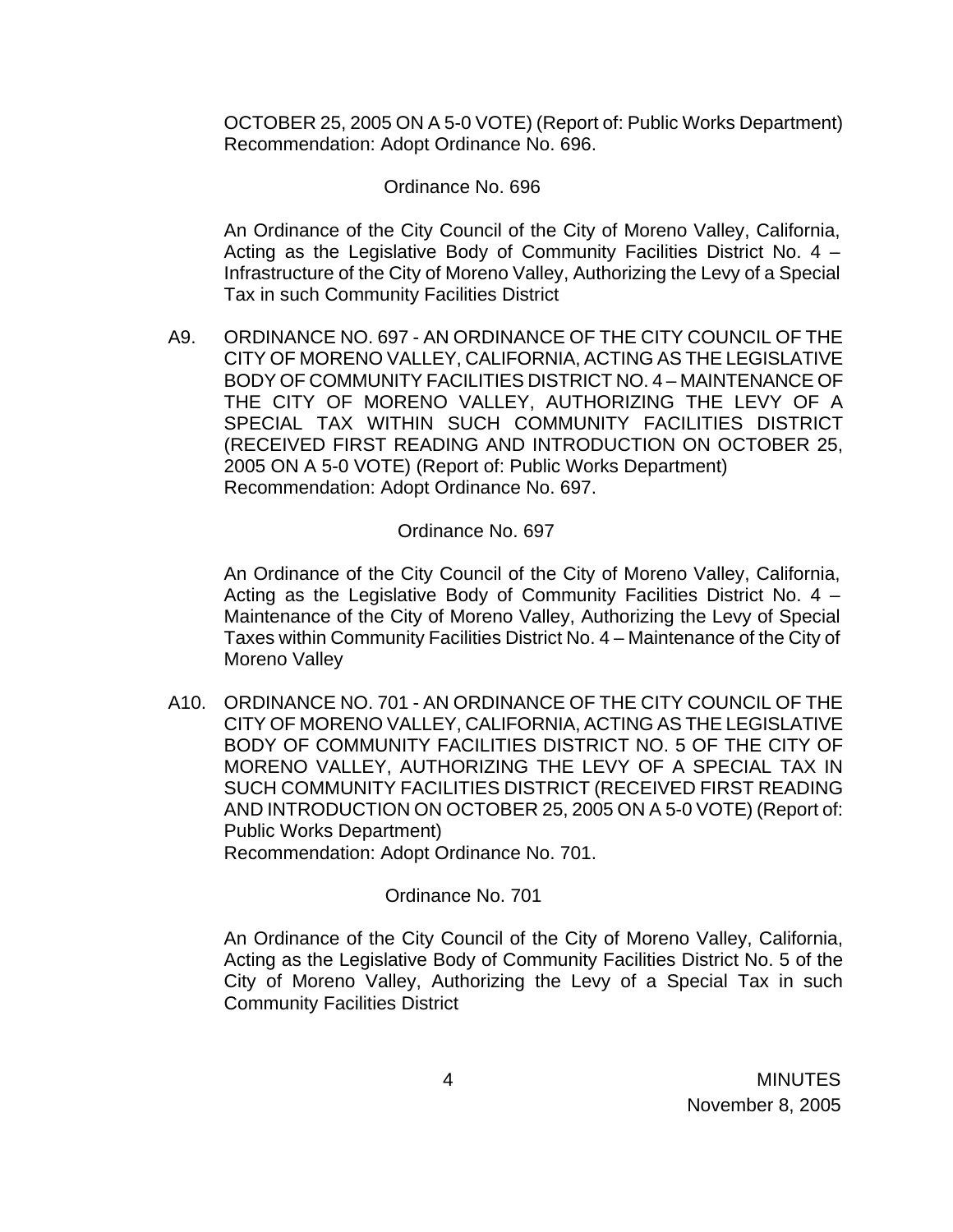A11. ORDINANCE NO. 702 - AN ORDINANCE OF THE CITY COUNCIL OF THE CITY OF MORENO VALLEY, CALIFORNIA, AMENDING TITLE 3 OF THE CITY OF MORENO VALLEY MUNICIPAL CODE BY ADDING CHAPTER 3.14 WHICH PROVIDES FOR THE SUSPENSION OR INELIGIBILITY OF CERTAIN PERSON'S AND/OR ENTITY'S ABILITY TO PARTICIPATE IN THE BIDDING AND PERFORMANCE OF THE CITY'S PUBLIC CONTRACTS (RECEIVED FIRST READING AND INTRODUCTION ON OCTOBER 25, 2005 ON A 5-0 VOTE) (Report of: City Attorney's Office) Recommendation: Adopt Ordinance No. 702

#### Ordinance No 702

An Ordinance of the City Council of the City of Moreno Valley, California, Amending Title 3 of the City of Moreno Valley Municipal Code by Adding Chapter 3.14 which provides for the Suspension or Ineligibility of Certain Person's and/or Entity's Ability to Participate in the Bidding and Performance of the City's Public Contracts

A12. AWARD BID FOR REPLACEMENT FIRE ENGINE (Report of: Fire Department)

 Recommendation: Approve the transfer of \$388,278 from the Equipment Replacement Reserve Fund to the Fire Services Operations Fund for the purchase of a fire engine (\$348,278) and additional equipment (\$40,000); approve an appropriation in the amount of \$388,278 in the Fire Services Operations Fund account number 133.65110.6642.645 - Replacement Vehicles for the purchase of a fire engine (\$348,278) and additional equipment (\$40,000); award the bid for purchase of a Multi-function Type 1 Fire Engine to Smeal Fire Apparatus Company, Snyder, Nebraska as being in the best interest of the City; and authorize the Finance Director to issue a purchase order to Smeal Fire Apparatus Company in the amount of \$348,278.

- A13. APPROVAL OF PARCEL MAP 33567 SINGLE FAMILY RESIDENTIAL PROJECT, GRAHAM STREET, SOUTH OF IRONWOOD AVENUE, NORTH OF HEMLOCK AVENUE, SUBDIVIDER – MORENO VALLEY YOUTHBUILD,INC. (Report of: Public Works Department) Recommendation: Approve Parcel Map 33567, authorize the City Clerk to sign the map and transmit said map to the County Recorder's Office for recordation.
- A14. TRACT 31128 AND 31129 AUTHORIZATION TO CONDUCT A FULL STREET CLOSURE FOR THE CONSTRUCTION OF STORM DRAIN LINE "H" WITHIN CACTUS AVENUE BETWEEN THE INTERSECTION OF NASON STREET AND MORENO BEACH DRIVE FROM NOVEMBER 28,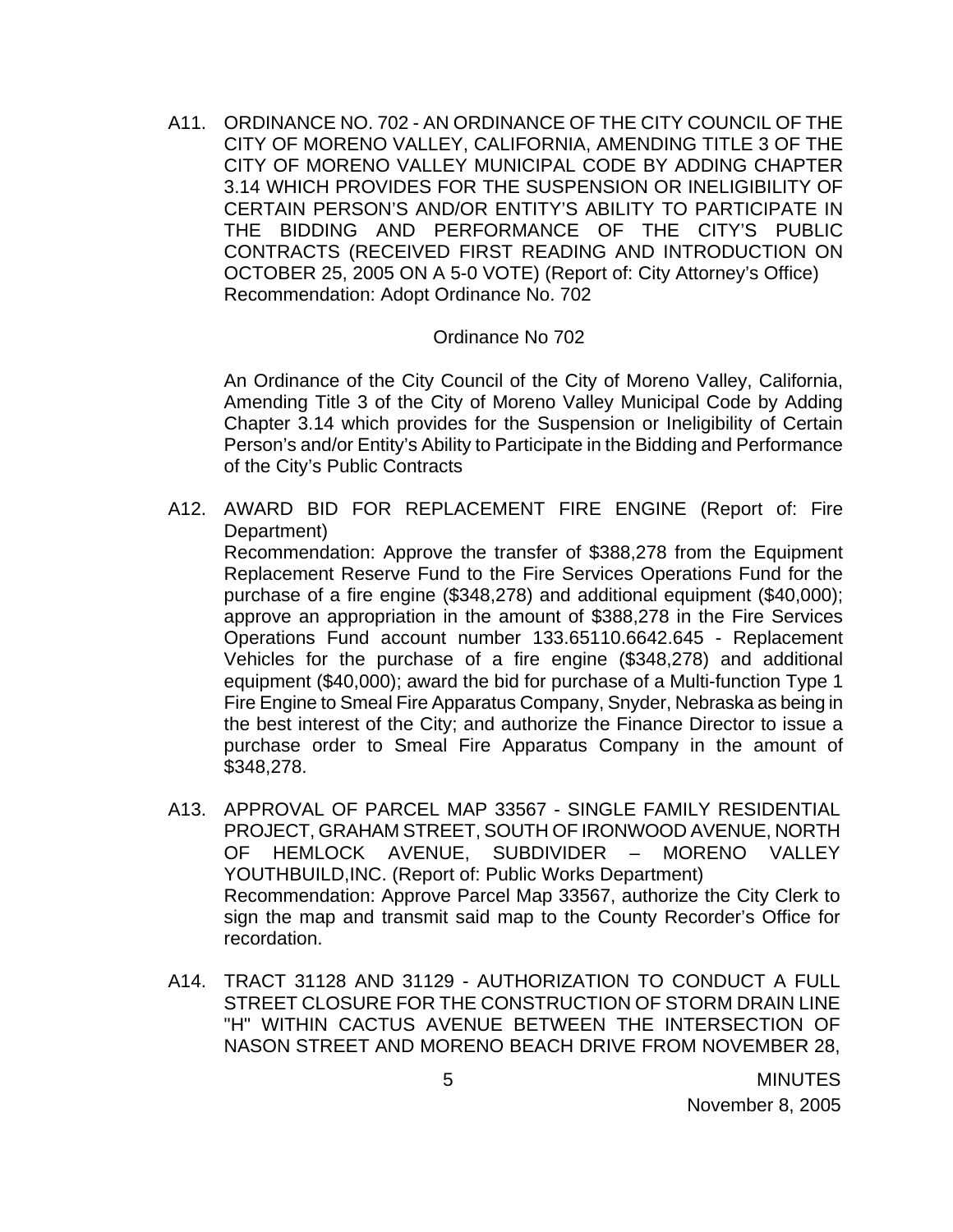2005 THROUGH JANUARY 31, 2006, SUBDIVIDER – WESTERN PACIFIC HOUSING, INC. (Report of: Public Works Department)

 Recommendation: Authorize the following full street closure for the construction of Storm Drain Line "H" in conjunction with the construction of Tract 31128 and 31129: Beginning on Cactus Avenue, approximately 200' west of Oliver Street, continuing east along Cactus Avenue to within approximately 100' west of Moreno Beach Drive from November 28, 2005 to January 31, 2006.

A15. AUTHORIZATION TO CLOSE PUBLIC STREETS FOR THE COMMUNITY FAIR AND CARNIVAL IN CONJUNCTION WITH THE CITY'S 21<sup>ST</sup> BIRTHDAY CELEBRATION (Report of: Public Works Department) Recommendation: Authorize the following full street closures for events in conjunction with the City of Moreno Valley's 21<sup>st</sup> Birthday Celebration:

 Community Fair and Carnival – Frederick Street from Alessandro Boulevard to Calle San Juan De Los Lagos, beginning Tuesday, November 29, 2005, at 2:00 PM through Monday, December 5, 2005.

 Fireworks Show - Alessandro Boulevard from Frederick Street to Elsworth Street and Veterans Way from Calle San Juan De Los Lagos to Alessandro Boulevard on Saturday, December 3, 2005, from 5:00 PM to 8:00 PM.

A16. APPROVAL OF QUARTERLY INVESTMENT REPORT – QUARTER ENDED SEPTEMBER 30, 2005 (Report of: Finance Department) Recommendation: Approve and accept the quarterly investment report, in compliance with California Government Code Section 53646.

### **B. CONSENT CALENDAR** - **COMMUNITY SERVICES DISTRICT**

- B1. ORDINANCES FIRST READING BY TITLE ONLY Recommendation: Waive reading of all Ordinance Introductions and read by title only.
- B2. MINUTES REGULAR MEETING OF OCTOBER 25, 2005 (Report of: City Clerk's Department) Recommendation: Approve as submitted.
- B3. AWARD OF CONTRACT MORENO VALLEY COMMUNITY SERVICES DISTRICT PROJECT NO. D-SG1-E/05 - MAINTENANCE OF STREETSCAPE LANDSCAPING AND IRRIGATION (Report of: Public Works Department) Recommendation: Approve the Agreement for landscape maintenance services with CTAI Pacific Greenscape, Murrieta, California; authorize the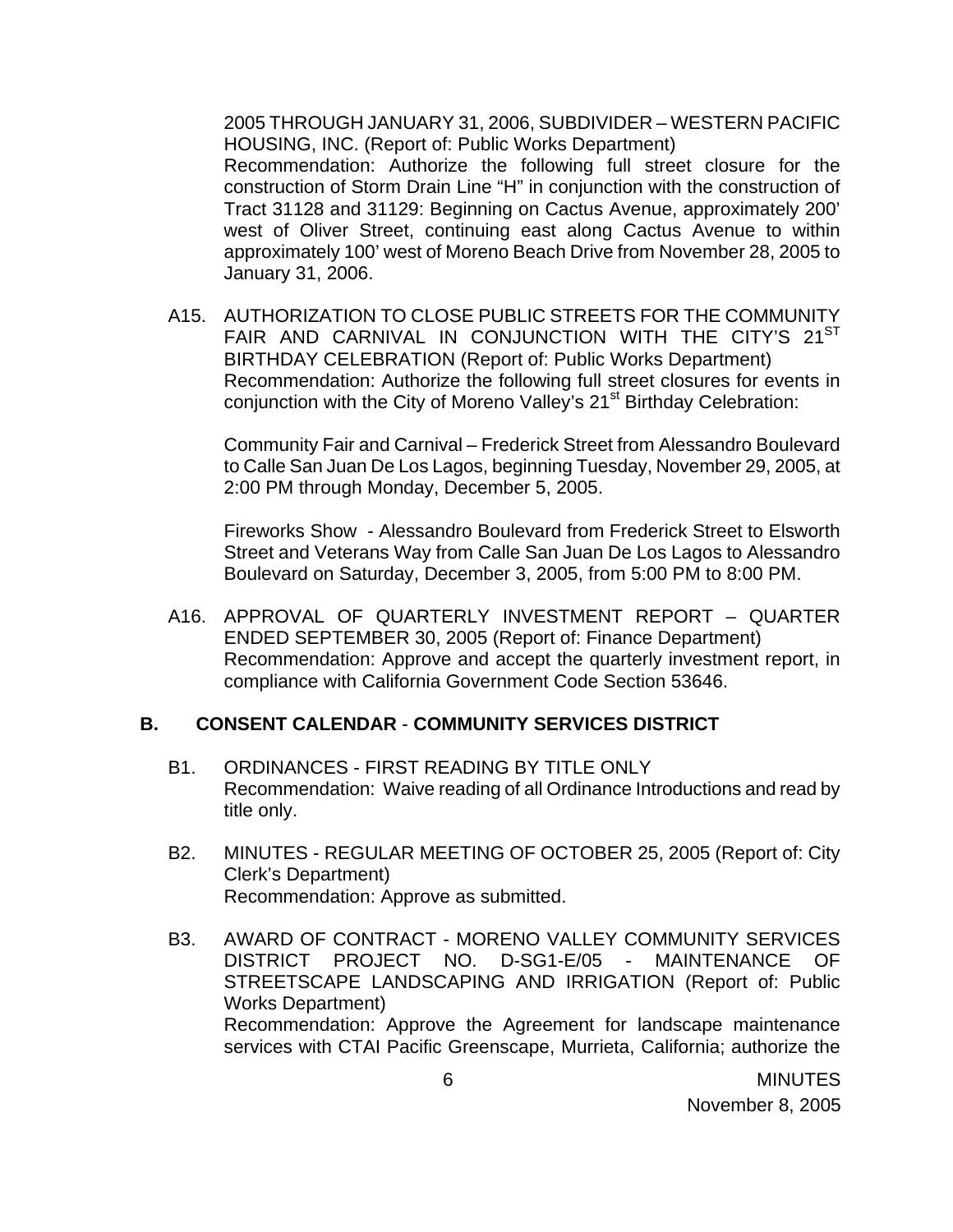President of the Board to execute said Agreement with CTAI Pacific Greenscape; and authorize the Purchasing Agent to issue open purchase orders to CTAI Pacific Greenscape, in the amounts of a.) SIXTY-FOUR THOUSAND ONE HUNDRED SIXTY-SIX DOLLARS AND 55/100 (\$64,166.55) for seven months of base maintenance service (through the end of FY 2005/2006) and b.) FIFTEEN THOUSAND THIRTY DOLLARS AND NO/100 (\$15,030.00) for anticipated Additional Work, per Section 3., paragraph d. of said Agreement.

B4. AWARD OF CONTRACT - MORENO VALLEY COMMUNITY SERVICES DISTRICT PROJECT NO. D-SG1-W/05 - MAINTENANCE OF STREETSCAPE LANDSCAPING AND IRRIGATION (Report of: Public Works Department) Recommendation: Approve the Agreement for landscape maintenance services with CTAI Pacific Greenscape, Murrieta, California; authorize the

President of the Board to execute said Agreement with CTAI Pacific Greenscape; and authorize the Purchasing Agent to issue open purchase orders to CTAI Pacific Greenscape in the amounts of a.) SEVENTY THOUSAND DOLLARS AND NO/100 (\$70,000.00) for seven months of base maintenance service (through the end of FY 2005/2006), and b.) FIFTEEN THOUSAND THIRTY DOLLARS AND NO/100 (\$15,030.00) for anticipated Additional Work, per Section 3., paragraph d. of said Agreement.

# **C. CONSENT CALENDAR** - **COMMUNITY REDEVELOPMENT AGENCY**

- C1. ORDINANCES FIRST READING BY TITLE ONLY Recommendation: Waive reading of all Ordinance Introductions and read by title only.
- C2. MINUTES REGULAR MEETING OF OCTOBER 25, 2005 (Report of: City Clerk's Department) Recommendation: Approve as submitted.

## **D. CONSENT CALENDAR** - **BOARD OF LIBRARY TRUSTEES**

- D1. ORDINANCES FIRST READING BY TITLE ONLY Recommendation: Waive reading of all Ordinance Introductions and read by title only.
- D2. MINUTES REGULAR MEETING OF OCTOBER 25, 2005 (Report of: City Clerk's Department) Recommendation: Approve as submitted.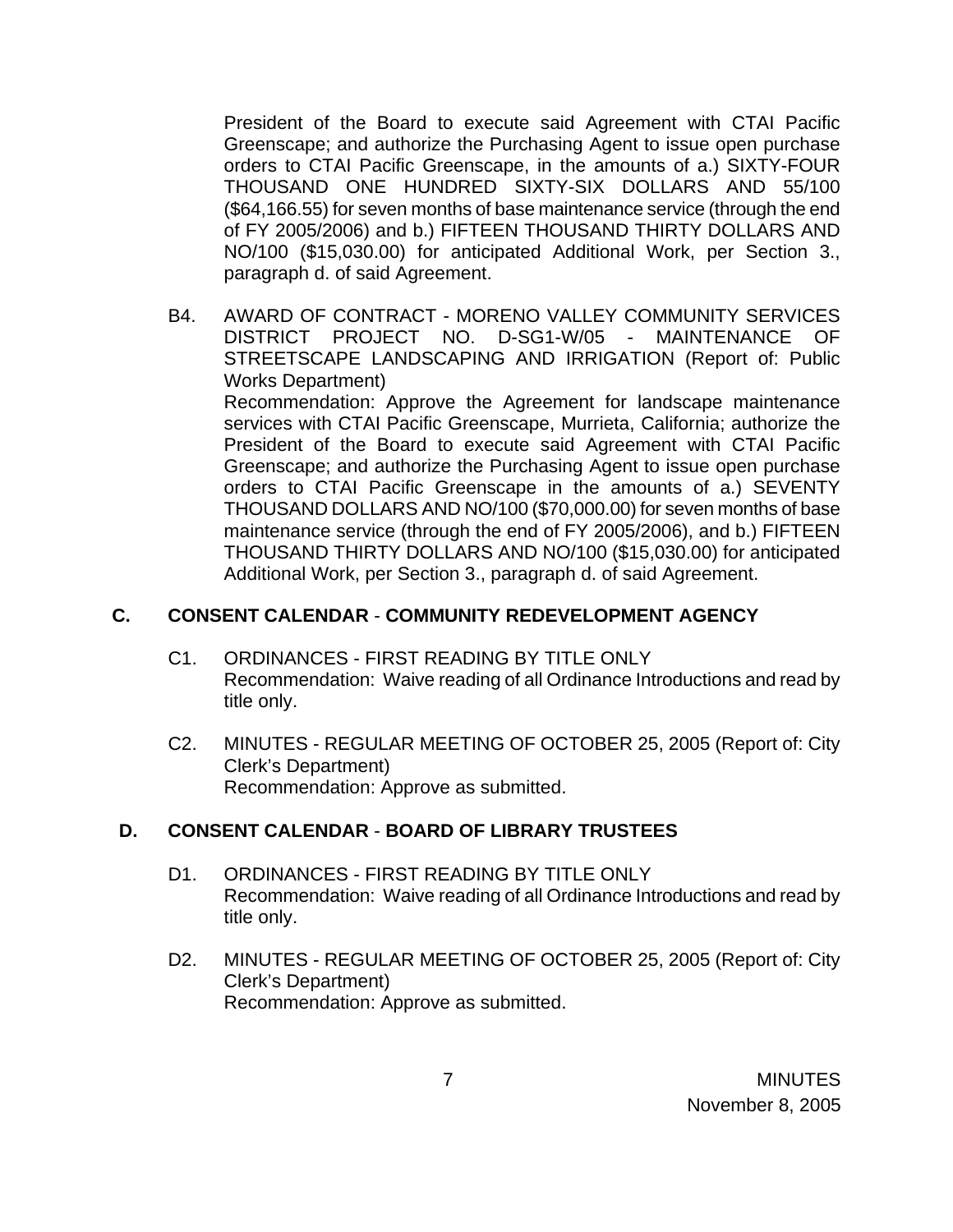## **Joint Consent Calendar Items A2 – D2 approved by a 5-0 vote. m/White, s/West.**

### **E. PUBLIC HEARINGS**

E1. PUBLIC HEARING TO AUTHORIZE ANNEXATION OF TERRITORY INTO COMMUNITY FACILITIES DISTRICT NO. 4 – MAINTENANCE OF THE CITY OF MORENO VALLEY (Report of: Public Works Department) Recommendation: That the City Council, after conducting the public hearing, approve and adopt Resolution No. 2005-108; a resolution of the City Council of the City of Moreno Valley, California, acting as the legislative body of Community Facilities District No. 4 – Maintenance of the City of Moreno Valley, authorizing the annexation of territory in the future to Community Facilities District No. 4 – Maintenance of the City of Moreno Valley.

### Resolution No. 2005-108

A Resolution of the City Council of the City of Moreno Valley, California, Acting as the Legislative Body of Community Facilities District No. 4 – Maintenance of the City of Moreno Valley, Authorizing the Annexation of Territory in the Future to Community Facilities District No. 4 – Maintenance of the City of Moreno Valley

 Mayor Stewart opened the public testimony portion of the public hearing; there being none, public testimony was closed.

## **Approved by a 5-0 vote, m/White, s/Flickinger.**

### E2. A PUBLIC HEARING ON THE FOLLOWING LAND USE PROPOSALS:

PROJECT 1: GENERAL PLAN AMENDMENT (PA04-0165) FROM (O) OFFICE AND (PR) PLANNED RESIDENTIAL TO (R5) RESIDENTIAL 5, AND A ZONE CHANGE (PA04-0164) FROM (O) OFFICE AND (PD) PLANNED DEVELOPMENT TO (R5) RESIDENTIAL 5, AND TENTATIVE TRACT MAP NO. 32548 (PA04-0163) TO SUBDIVIDE THE APPROXIMATELY 36.24 NET ACRES OF LAND INTO 142 SINGLE-FAMILY RESIDENTIAL LOTS LOCATED ON THE SOUTHEAST CORNER OF ALESSANDRO BOULEVARD AND NASON STREET. THE RESIDENTIAL LOTS RANGE IN SIZE FROM 7,200 SQUARE FEET TO 13,065 SQUARE FEET;

PROJECT 2: GENERAL PLAN AMENDMENT (PA04-0185) FROM (PR) PLANNED RESIDENTIAL TO (RA2) RESIDENTIAL AGRICULTURE 2, AND A ZONE CHANGE (PA04-0184) FROM (PD) PLANNED DEVELOPMENT TO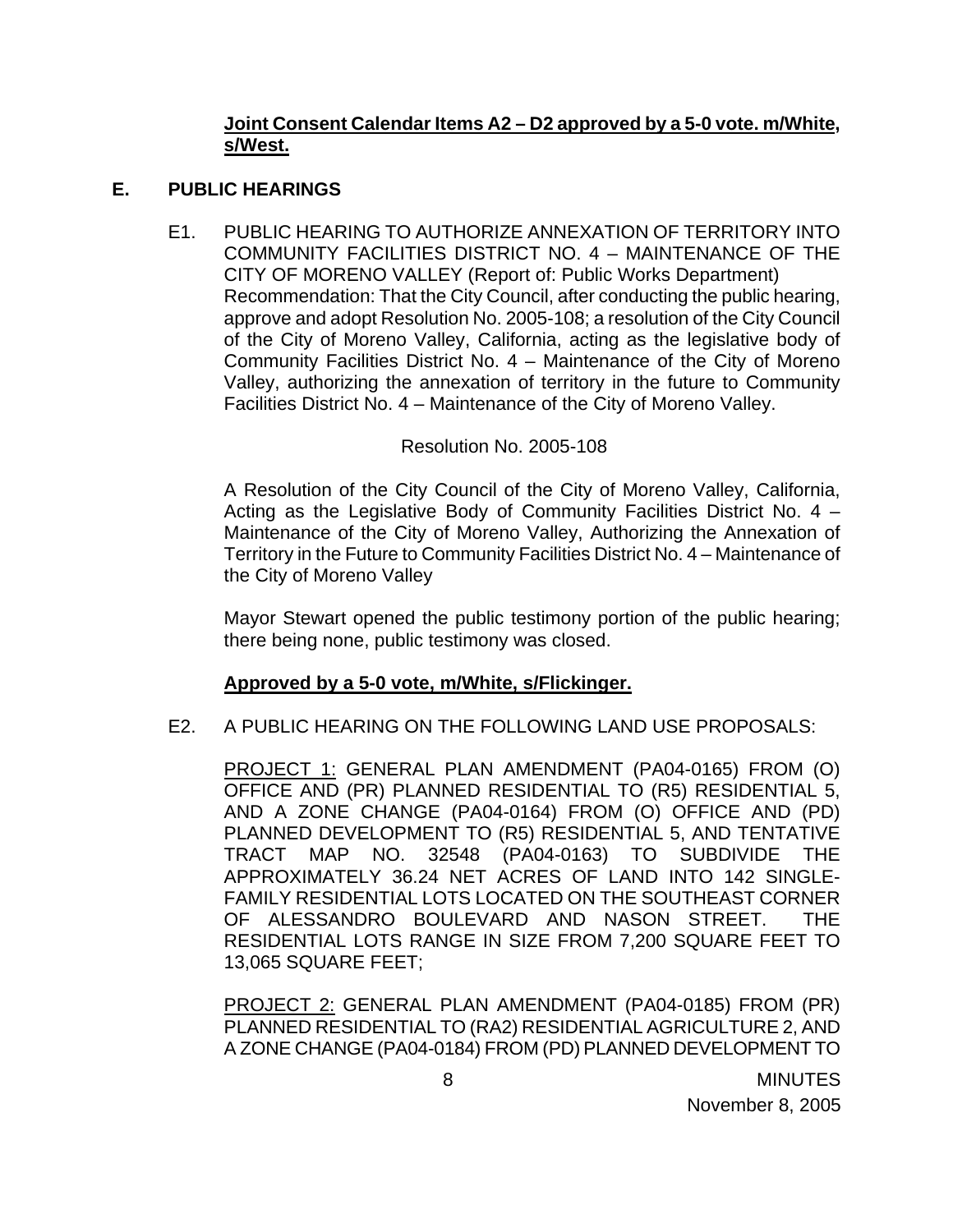(RA2) RESIDENTIAL AGRICULTURAL 2, AND TENTATIVE TRACT MAP NO. 32654 (PA04-0086) TO SUBDIVIDE THE APPROXIMATELY 18.1 NET ACRES OF LAND INTO 32 SINGLE-FAMILY RESIDENTIAL LOTS LOCATED ON THE SOUTHEAST CORNER OF BRODIAEA AVENUE AND NASON STREET. THE RESIDENTIAL LOTS RANGE IN SIZE FROM 20,000 SQUARE FEET TO 23,739 SQUARE FEET. (CONTINUED FROM OCTOBER 25, 2005) (Report of: Community Development Department) – TRANSMITTAL MEMO AND COUNCIL REQUESTED MAPS NOT AVAILABLE AT TIME OF PRINTING –TO BE PROVIDED UNDER SEPARATE COVER.

Recommendation: Staff recommends that the City Council:

- 1. Conduct a public hearing for review of Project 1 and defer taking action on Project 1 until after the public hearing for Project 2;
- 2. Conduct a public hearing for review of Project 2;

Mayor Stewart opened the public testimony portion of the public hearing.

A presentation was made by Dan Patterson, applicant representative, and Sonia Ransom, Attorney for the John A. Hamner Trust for Project 1.

### **Approved to amend staff's recommendation to include R3 zoning, by a 5-0 vote, m/Batey, s/White.**

3. Adopt a Negative Declaration for Project 1 applications PA04-0165 (General Plan Amendment), PA04-0164 (Zone Change), and PA04- 0165 (Tentative Tract Map No. 32548). The projects, individually and cumulatively, will not result in a significant effect on the environment;

## **Approved by a 5-0 vote, m/White, s/West.**

4. Adopt a Negative Declaration for Project 2 applications PA04-0185 (General Plan Amendment), PA04-0184 (Zone Change), and PA04- 0086 (Tentative Tract Map No. 32654). The projects, individually and cumulatively, will not result in a significant effect on the environment;

## **Approved by a 5-0 vote, m/White, s/West.**

5. Approve Resolution No. 2005-99 approving PA04-0165 and PA04- 0185, thereby establishing General Plan Land Use Map designations for Projects 1 and 2 as described in the Resolution, and the revised General Plan Maps as attached to the Resolution as Exhibits A and B;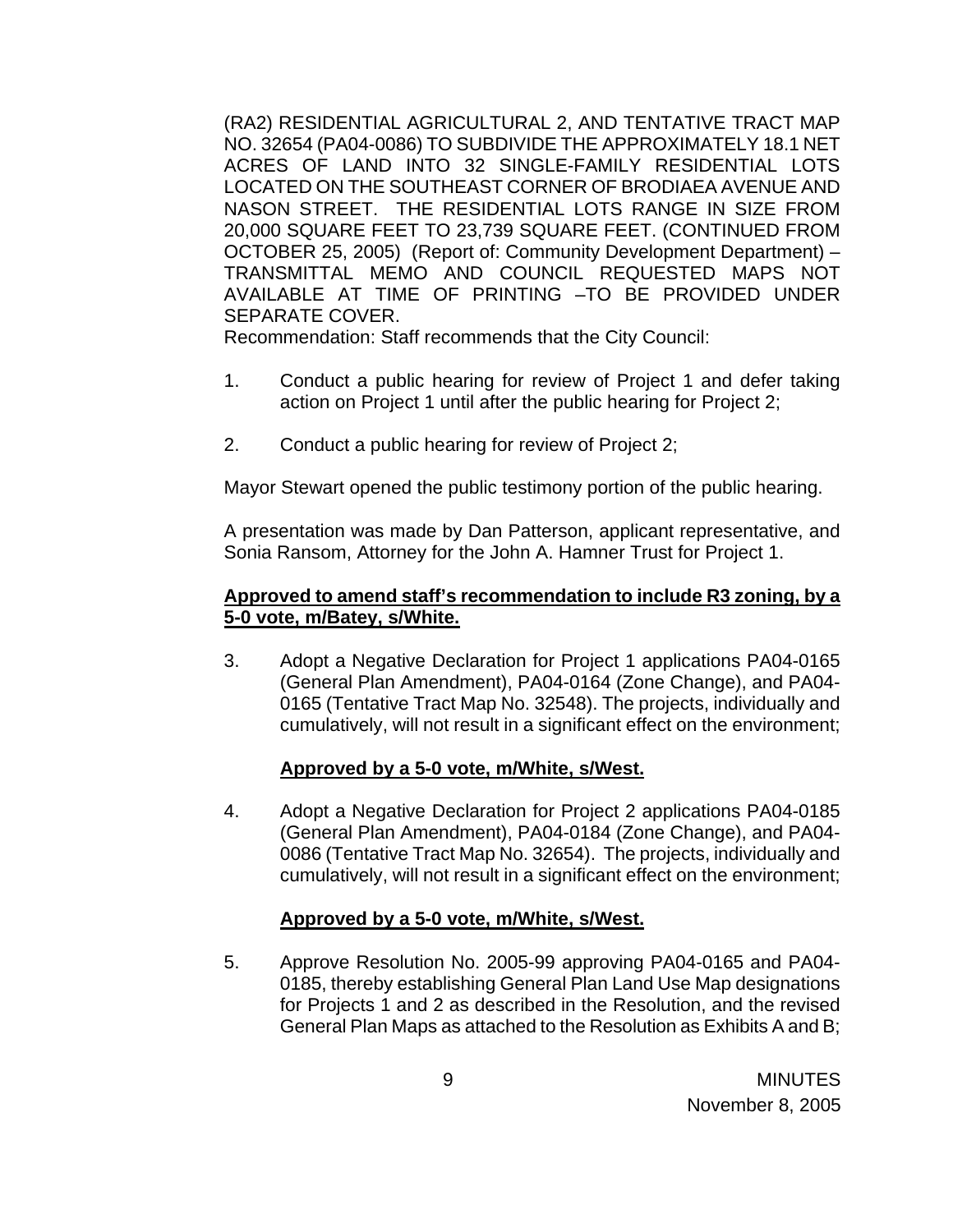#### Resolution No. 2005-99

 A Resolution of the City Council of the City of Moreno Valley, California, Approving a General Plan Amendment (PA04-0165) Changing the Designation for Assessor's Parcel Numbers 486-260- 002, 486-260-007, 486-260-010 and 486-260-011 from (O) Office and (PR) Planned Residential to (R3) Residential; Up to 5 Dwelling Units Per Net Acre for Approximately 36.24-Net Acres of Land Located on the Southeast Corner of Alessandro Boulevard and Nason Street; and a General Plan Amendment (PA04-0185) Changing the Land Use Designation for Assessor's Parcel Numbers 486-290-001 and 486- 290-002 from (PR) Planned Residential to (RA2) Residential Agriculture; Up To 2 Dwelling Units Per Net Acre for Approximately 18.1-Net Acres Of Land Located on the Southeast Corner Of Nason Street and Brodiaea Avenue, thereby Establishing General Plan Land Use Map Designations for Certain Properties as Described in the Resolution, and the Revised General Plan Maps as Attached to the Resolution as Exhibits A and B

## **Approved, as amended, by a 5-0 vote, m/White, s/West.**

 6. Introduce Ordinance No. 699 approving Project 1 Zone Change (PA04-0164) from (O) Office and (PD) Planned Development to (R3) Residential 3, based on the findings in the Ordinance, and the revised Zoning Atlas page as attached to the ordinance as Exhibit A;

## Ordinance No. 699

An Ordinance of the City Council of the City of Moreno Valley, California, Approving PA04-0164 (Zone Change) to Change the Land Use From (O) Office and (PD) Planned Development to (R3) Residential 3 for Approximately 36.24-Net Acres of Land Assessor's Parcel Numbers 486-260-002, 486-260-007, 486-260-010, and 486- 260-011 Located at the Southeast Corner of Alessandro Boulevard and Nason Street

## **Approved, as amended, by a 5-0 vote, m/White, s/West.**

 7. Introduce Ordinance No. 700 approving Project 2 Zone Change (PA04-0184) from (PD) Planned Development to (RA2) Residential Agricultural 2, based on the findings in the Ordinance, and the revised Zoning Atlas page as attached to the ordinance as Exhibit A;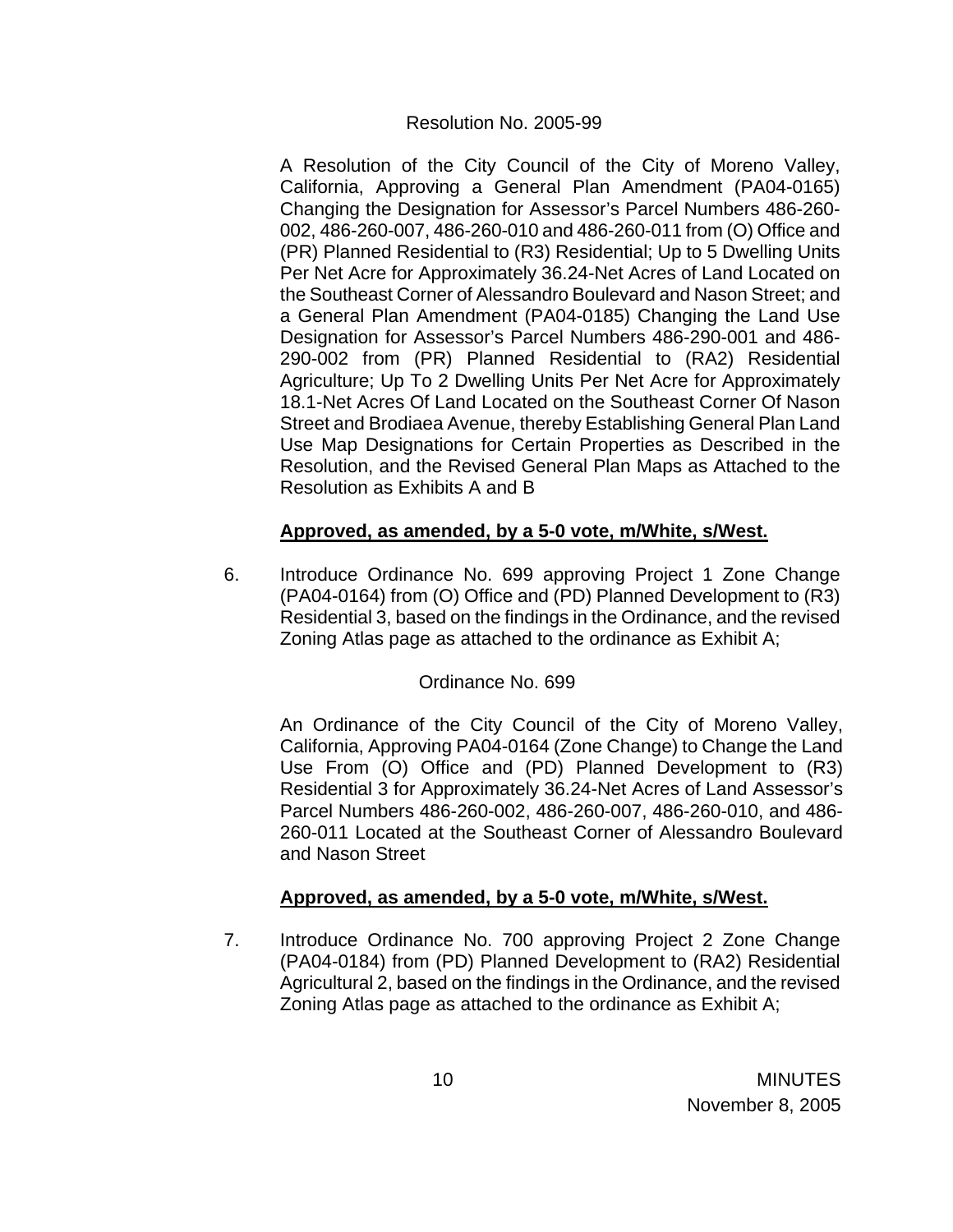#### Ordinance No. 700

An Ordinance of the City Council of the City of Moreno Valley, California, Approving PA04-0184 (Zone Change) to Change the Land Use from (PD) Planned Development to (RA2) Residential Agriculture 2 for Approximately 18.1-Net Acres of Land Assessor's Parcel Numbers 486-290-001 and 486-290-002 Located at the Southeast Corner of Nason Street and Brodiaea Avenue

### **Approved by a 5-0 vote, m/White, s/West.**

8. Approve Resolution No. 2005-100 approving Project 1Tentative Tract Map No. 32548 (PA04-0163), based on the findings in the Resolution, and the conditions of approval as attached to the resolution as Exhibit A; and

### Resolution No. 2005-100

 A Resolution of the City Council of the City of Moreno Valley, California, Approving PA04-0163 (Tentative Tract Map No. 32548), to Subdivide 36.24-Net Acres of Land Assessor's Parcel Numbers 486- 260-002, 486-260-007, 486-260-010, and 486-260-011 into 142 Single-Family Residential Lots Located on the Southeast Corner of Alessandro Boulevard and Nason Street

### **Approved, as amended, by a 5-0 vote, m/White, s/West.**

9. Approve Resolution No. 2005-101 approving Project 2 Tentative Tract Map No. 32654 (PA04-0086), based on the findings in the Resolution, and the conditions of approval as attached to the resolution as Exhibit A.

Resolution No. 2005-101

A Resolution of the City Council of the City of Moreno Valley, California, Approving PA04-0086 (Tentative Tract Map No. 32654), to Subdivide 18.1-Net Acres of Land Assessor's Parcel Numbers 486- 290-001 and 486-290-002 into 32 Single-Family Residential Lots Located on the Southeast Corner of Nason Street and Brodiaea Avenue

### **Approved by a 5-0 vote, m/White, s/West.**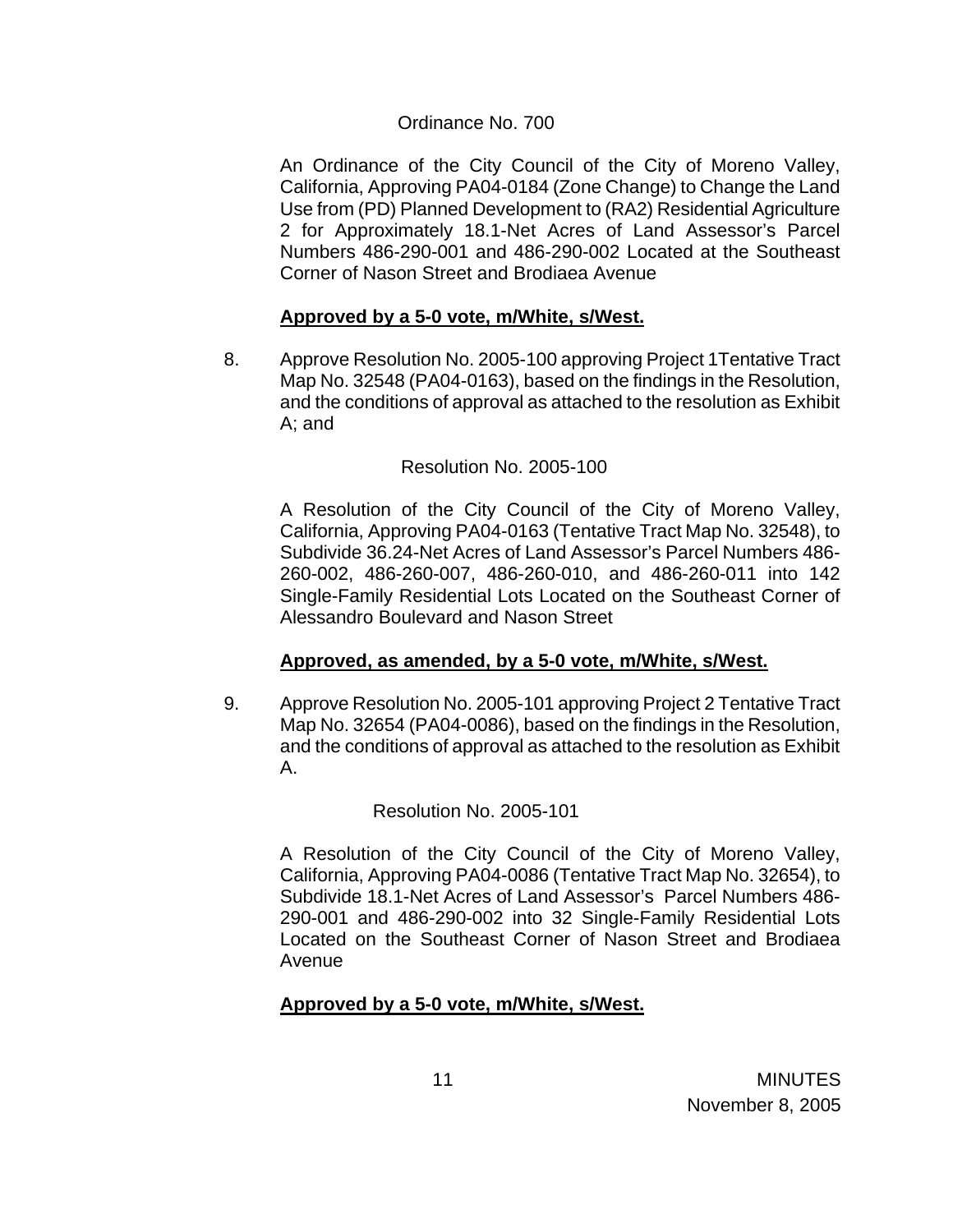### **AGENDA ORDER**

## **F. ITEMS REMOVED FROM CONSENT CALENDARS FOR DISCUSSION OR SEPARATE ACTION – NONE**

### **G. REPORTS**

### G1. CITY COUNCIL REPORTS ON REGIONAL ACTIVITIES

a. Report on Riverside Transit Authority by Mayor Pro Tem Flickinger

Mayor Pro Tem Flickinger reported that Riverside Transit Authority, the bus company provide service within 2,500 square miles of Western Riverside County making it the  $2<sup>nd</sup>$  largest service area in the United States. RTA's subcontractor, MV Transportation Inc. currently operates Dial-a-Ride. RTA would not be renewing its contract due to inappropriate activity that caused erroneous reporting. Service will go uninterrupted despite the controversy. MV Transportation Inc. is located in Northern California, not City of Moreno Valley.

Mayor Stewart opened the agenda item for public comments; there being none, public comments were closed.

G2. TUMF PROGRAM PRESENTATION (Report of: City Manager) (Informational Oral Presentation)

Rick Bishop, Executive Director, and Darren Henderson of WRCOG gave their presentation.

Mayor Stewart opened the agenda item for public comments; there being none, public comments were closed.

G3. ANNUAL REPORT OF BOARDS AND COMMISSIONS (Report of: City Clerk) (Informational Oral Presentation)

Annual reports were given by the following Boards and Commissions:

Michelle Gerard, Vice-Chair, Cultural Preservation Board Tom Hines, Chairperson, Ecological Preservation Board Ron Vissen, Chair, Library Commission Larry Robinson, Vice Chair, Parks and Recreation Commission Maria Marzoeki, Chair, Planning Commission Margie Breitkeruz, Chair, Recreational Trails Board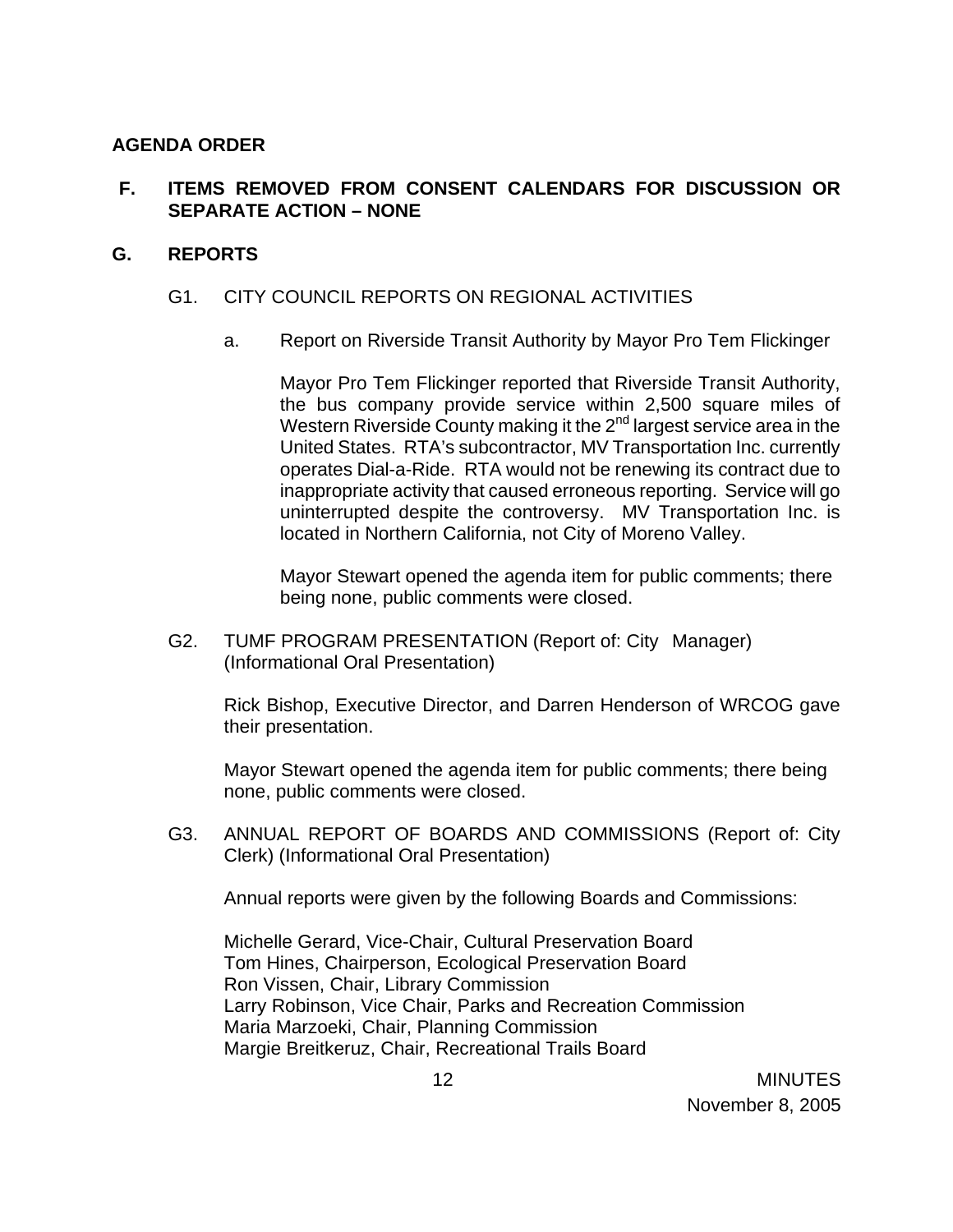Peter Hilliard, Chair, Senior Citizen Board Dee Townsend, Co-Chair, Traffic Safety Commission.

Mayor Stewart opened the agenda item for public comments; there being none, public comments were closed.

G4. CITY'S 21<sup>st</sup> BIRTHDAY CELEBRATION – INSTALLATION OF BIRTHDAY CELEBRATION BANNERS ON CITY SIGNAL POLES (Report of: Parks and Recreation Department) Recommendation: That the City Council acting as the President and Members of the Board of Directors of the Moreno Valley Community Services District authorize the installation of  $21<sup>st</sup>$  Birthday Celebration banners on various signal light poles throughout the City, which are located at 22 key intersections.

Mayor Pro Tem Flickinger reported that the City's 21<sup>st</sup> Birthday celebration would include the installation of banners on City signal poles. There is no fiscal impact due to donations being received to pay for installation and removal of the banners.

Mayor Stewart opened the agenda item for public comments; there being none, public comments were closed.

### **Approved installation of 21st Birthday celebration banners on various signal lights poles throughout the City located at 22 key intersections by a 5-0 vote, m/Flickinger, s/White.**

G5. UPDATE ON LIBRARY (Report of: Interim Assistant City Manager) (Informational Oral Presentation)

Interim Assistant City Manager, Betsy Adams reported the Moreno Valley Library had been closed indefinitely due to water damage and mold problems. The City is exploring various alternatives to provide library services in the community. The City is currently negotiating for lease space for which limited library services will be provided on a temporary basis. It is anticipated that the temporary library site will be open on January 2006. Various children and electronic services will be made available to the community. Extensive repairs to the library building are necessary. The bookmobile and motor home in the parking lot will continue until library services in the leased space are available.

Mayor Stewart opened the agenda item for public comments; there being none, public comments were closed.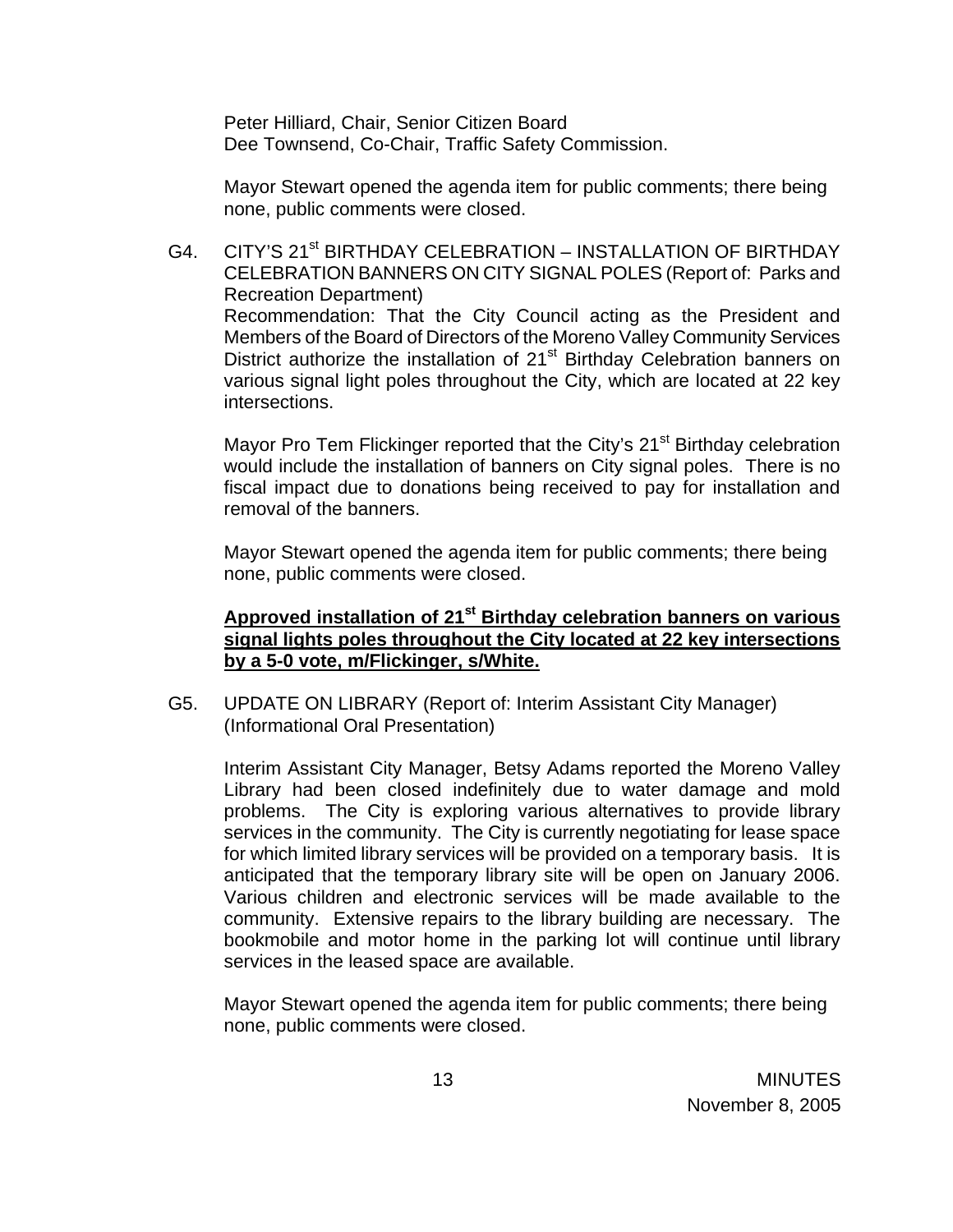G6. CITY MANAGER'S REPORT (Informational Oral Presentation – not for Council action) – No report given.

## **H. LEGISLATIVE ACTIONS**

ORDINANCES - 1ST READING AND INTRODUCTION - NONE

### ORDINANCES - 2ND READING AND ADOPTION

H1. ORDINANCE NO. 698 AS AMENDED - AN ORDINANCE OF THE CITY COUNCIL OF THE CITY OF MORENO VALLEY, CALIFORNIA, APPROVING A MUNICIPAL CODE AMENDMENT (PA05-0056) TO INCLUDE CHANGES TO LIGHTING REQUIREMENTS; APPROVAL PROCEDURES FOR TENTATIVE MAPS AND RELATED NOTICING REQUIREMENTS; THE DEFINITION OF A BOARDING HOUSE; AND THE RESIDENTIAL DEVELOPMENT STANDARDS REQUIRING A "BUFFER" OF R3 LOTS FOR ALL R5 ZONED DEVELOPMENT LOCATED ADJACENT TO ANY LOWER DENSITY RESIDENTIAL LAND USE DISTRICTS (RECEIVED FIRST READING AND INTRODUCTION ON OCTOBER 25, 2005, ON A 5-0 VOTE) (Report of: Community Development Department) Recommendation: Adopt Ordinance No. 698.

#### Ordinance No. 698

An Ordinance of the City Council of the City of Moreno Valley, California, Approving a Municipal Code Amendment (PA05-0056) to Include Changes to Lighting Requirements; Approval Procedures for Tentative Maps and Related Noticing Requirements; the Definition of a Boarding House; and the Residential Development Standards Requiring a "Buffer" of R3 Lots for all R5 Zoned Development Located Adjacent to any Lower Density Residential Land Use Districts

### **Approved by a 5-0 vote, m/White, s/Flickinger.**

ORDINANCES - URGENCY ORDINANCES - NONE

RESOLUTIONS – NONE

PUBLIC COMMENTS **ON ANY SUBJECT NOT ON THE AGENDA** UNDER THE JURISDICTION OF THE CITY COUNCIL ARE AS FOLLOWS: NONE RECEIVED

**CLOSING COMMENTS AND/OR REPORTS OF THE CITY COUNCIL, COMMUNITY SERVICES DISTRICT, OR COMMUNITY REDEVELOPMENT AGENCY**